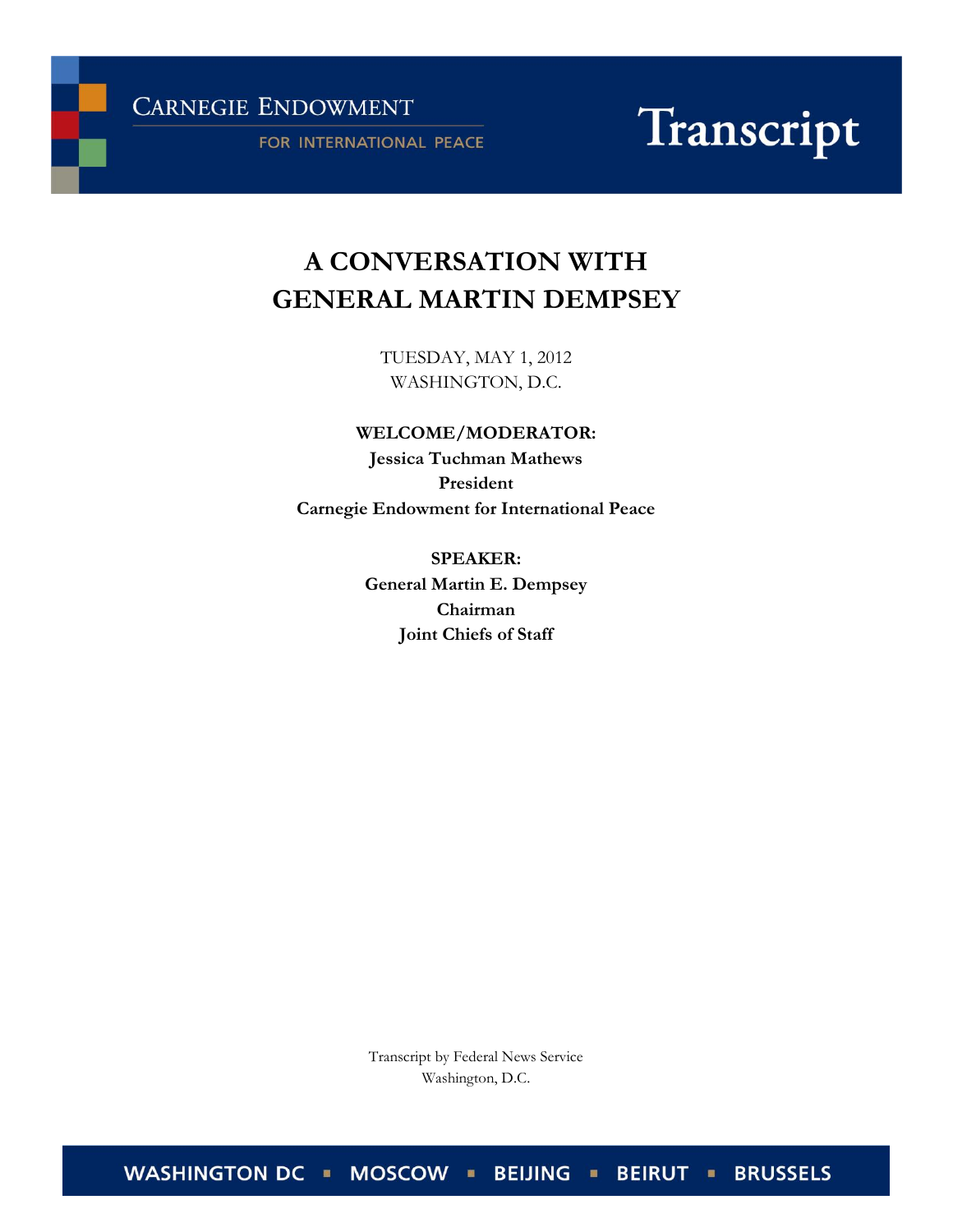JESSICA MATHEWS: Good afternoon to all of you and to all of those in the overflow rooms downstairs. I'm Jessica Mathews, president of the Carnegie Endowment for International Peace. And I want to thank you for joining us for this very special event with America's top military officer, General Martin Dempsey.

General Dempsey took up his position as chairman of the Joint Chiefs in October, succeeding Admiral Mike Mullen, whom we were very fortunate to host as a speaker in his last week of his tenure. So it gives me special pleasure to welcome General Dempsey near the beginning of his term of office and to offer him a chance to sum up when he's finished here in this same chair.

#### [00:00:45]

Every chairman faces a daunting array of challenges. But General Dempsey I think has inherited a tougher (entrée ?) than most. There are the crises – Iran, Syria, Sudan – but there are always crises. I'm thinking more of systemic challenges. Under his watch, a decade of war in Iran – in Iraq and Afghanistan are drawing to an uncertain close. And there is the challenge of constructing an outcome there, not that looks like conventional victory but that looks as acceptable and positive as we can make it.

Second, the Asia-Pacific reason – region, with its growing wealth and military power, is taking on a new significance and has recently prompted a major shift in American strategy, the so-called Asia pivot. There are no prior examples in history of a world order that has been able to peacefully accommodate a new great power. It was this uncomfortable fact that lay behind China's now-abandoned slogan of "peaceful rise." So this challenge has to rate at the very top.

And third is the coming wave of budget cuts and the challenge of matching those cuts to creating and sustaining a force that will be flexible and effective and able to safeguard national interests in a rapidly changing security environment for which the crystal ball is still pretty cloudy. As the president's principal military adviser and the leader of 2.2 million men and women in uniform, there are no easy decisions that reach the chairman's desk. And that is certainly true for this chairman.

Given his enormous responsibilities, the country is very fortunate to have in General Dempsey a man of great experience and quiet wisdom. He has served in uniform for 38 years, moving 22 times and living in all corners of the world. As he rose through the ranks, he taught English at West Point. He served as an adviser to one of his predecessors as chairman. And he assumed an impressive array of increasingly weighty commands.

## [00:03:21]

During his – during the early days of the war in Iraq, he distinguished himself commanding the 1st Armored Division in Baghdad. He later commanded CENTCOM and the Army's Training and Doctrine Command, becoming Army chief of staff last April. Less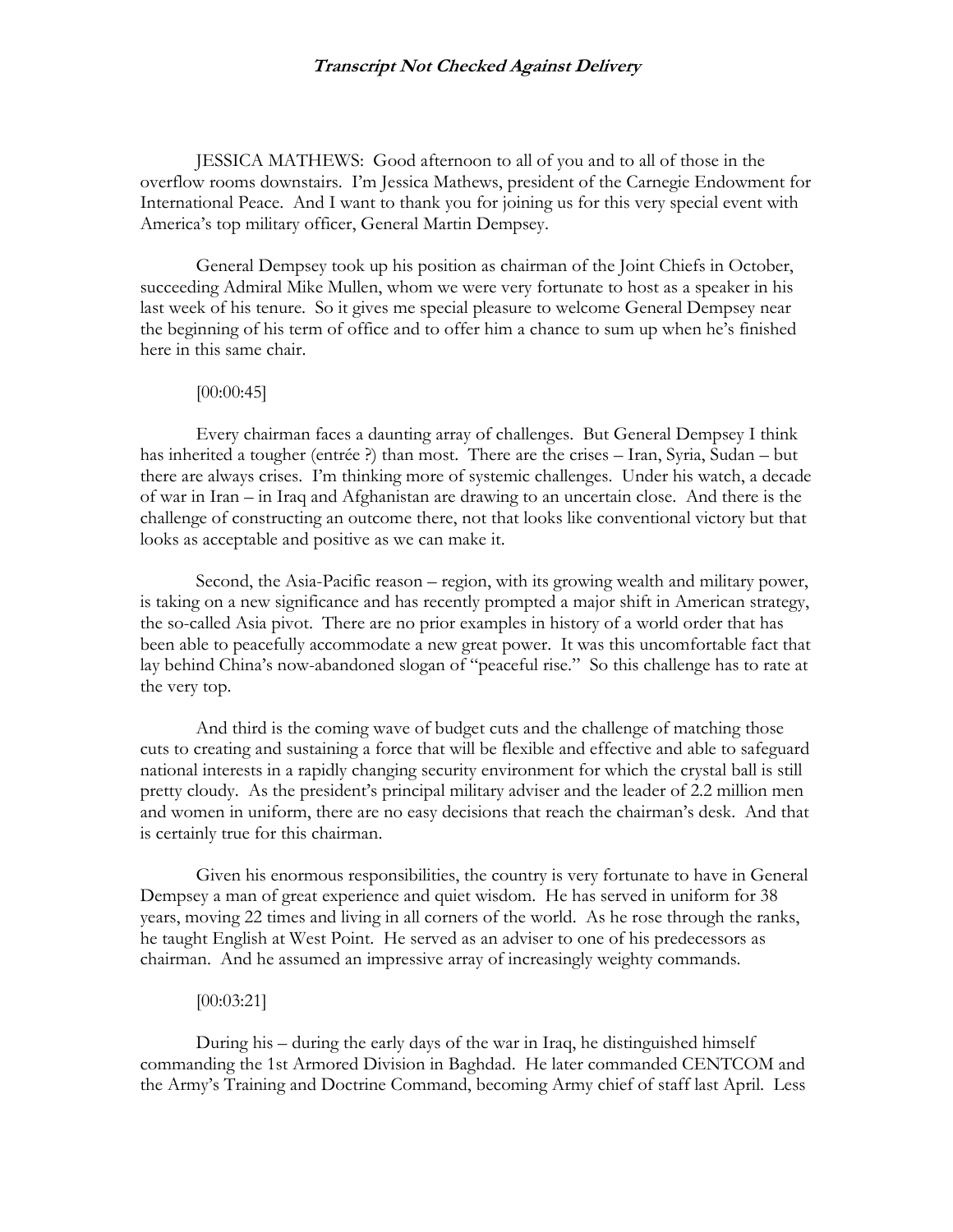than eight weeks into that job, President Obama tapped him as chairman and the pinnacle of a long and distinguished military career.

Since taking office, he has passionately dedicated himself to rebuilding the joint force, preparing it to meet future threats and keeping faith with our troops and with their families. Secretary Gates has praised him for his intellectual heft, moral courage and strategic vision. Not a bad recommendation. President Obama has called him one of the nation's most respected and combat-tested generals. We at Carnegie are deeply honored to have him here with us today. Ladies and gentlemen, please join me in welcoming General Martin Dempsey. (Applause.)

[00:04:30]

GENERAL MARTIN DEMPSEY: Thank you, Jessica. Any time.

Well, thank you, Jessica, for that very kind introduction. And thanks, all of you, for your presence here today. I didn't know there was an overflow room. I haven't had this kind of crowd since the last time I sang karaoke at a local – (laughter) – no, actually that's not true. (Laughter.) But I am encouraged actually to see such a large crowd to – because it tells me that you've got the right things on your mind in terms of what's important for our nation as we go forward with a certain number of challenges that you actually laid out quite articulately.

I will say that on occasion some of my peers – the chiefs of defense in other countries will kind of almost express a certain amount of sympathy for my plight as the chairman of the joint chief of staff of the United States of America, and I say, are you kidding me? I'm the chief of defense, senior military officer for the finest military force that the – that the world has ever seen. And I also came in the service 38 years ago with the idea that I might actually try to make a difference. And those two things have converged for me in a rather incredible way. And I consider it a blessing every day I put on the uniform to serve this great country and the men and women who choose to serve as well.

I was out in Colorado Springs just yesterday, where we are conducting the Wounded Warrior Games – kind of a Paralympics, actually. Each service field has a team of about 50. Wounds, illnesses, things that have changed their lives. And their motto is "ability over disability." It's a fantastic thing to see. I mention it just to keep it all in context. You know, right now in Afghanistan it's nearing that time of the day when we do most of our military operations. And so I think that the challenges you outlined for us will – we will figure it out. And we'll figure it out because that's what we do. And we'll figure it out because we got a – we got a nation and its sons and daughters counting on us to do that.

#### [00:06:42]

So let me – I want to say a few words, and I think then we'll have the chance to have that conversation that's advertised up there. The subtext I think that I would like to suggest is making strategy work. You know that over the past months we've formulated what I guess is now being called the new defense strategy. It's a – built on a foundation of the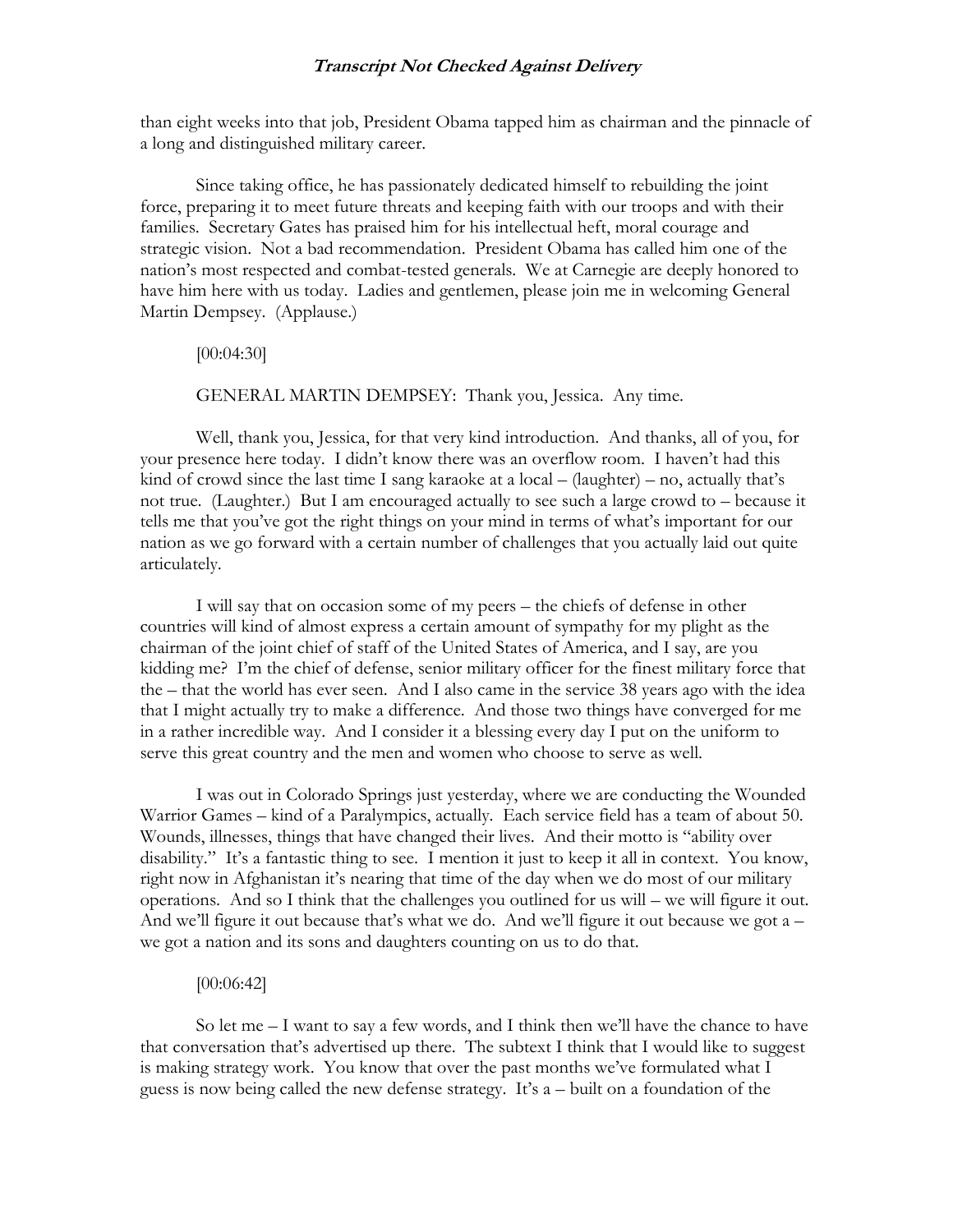QDR, of course, but it is  $a - it$  is new in several important ways. And I'll mention three of them.

One of the ways in which it's new is this rebalancing, if you will, to the Pacific – not that we've ever left the Pacific, but rather a rebalancing to the Pacific. And I would suggest to you – because I'm asked – I was in NATO last week, and they were asking me with great interest, you know, what does it mean that you're rebalancing into the Pacific? And I suggested – I suggested to them that it's a process, not, you know, a light switch; that we'll work our way into it.

#### [00:07:49]

It starts with intellectual bandwidth more than anything else, which is why I'm happy to be here with you today – one of the centers of gravity of thinking of – about national security matters in our country. And we have to shift some of our intellectual bandwidth and start to understand how to – how to rebalance ourselves. So it's not just about resources or equipment or basing; it's about thinking. And we are beginning that process now.

The second thing is building partners. One of the cornerstones of our new strategy is building partners. And this is not of necessity because we'll be doing less. It's because the world that we have seen evolve around us over the last, let's say, 20 years in general but 10 years in particular is a world in which – I've described it as a security paradox, where although evolutionary – we're at an evolutionary low in violence in the world right now. But it doesn't feel like that really, does it? And it doesn't feel like that because the – there's a proliferation of capabilities, technologies to middle-weight actors, nonstate actors that actually makes the world feel and potentially be more dangerous than any time I remember in uniform. And now recall that I came in the Army in 1974.

#### [00:09:16]

And this isn't by way  $-1$ 'm not saying this, by way of establishing my credentials so that when budget reductions come our way we can throw up the shield of the security paradox. It's because it generally is a paradox. And it's not a paradox that necessarily has to be met with bigger military forces. I think it's a paradox that has to be met with different military forces. And among the things that will make that work are our ability to build on existing partnerships around the globe, notably the North Atlantic Alliance – others as well, but – and then emerging partners around the globe.

Because what we've seen our adversaries do is kind of decentralize. They rarely mass against us any longer. They decentralize, they network and they syndicate. They network using 21st-century information technologies, and then they syndicate together groups of state actors, nonstate actors, criminal actors. And they come together and they pull apart based on moments in time when they want to find common purpose against us.

So in that world we, the probably quintessential hierarchical institution on the face of the planet  $-I$  – and I would – if anybody wants to lay claim to that title during the Q and A, I'd be happy to find out who you are, because I think that we do have the market cornered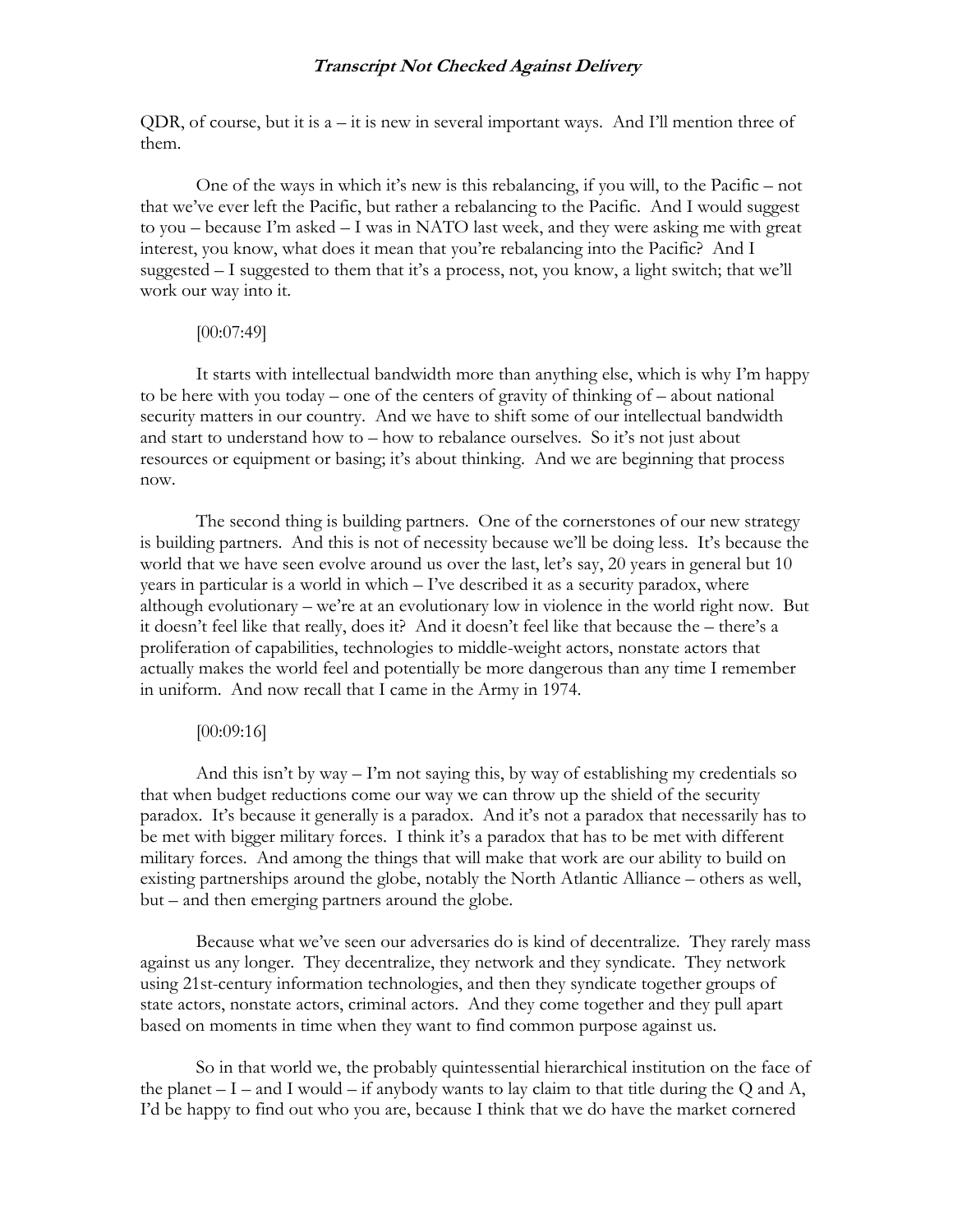on hierarchy. But we, the quintessential hierarchical organization, have to find ways to be a network ourselves. And that means a network of interagency partners internal to our government. We have to be a lot more joint. We keep saying that, but we actually – at this point in time, we better pull it off.

And we have to partner with and network with other countries who are like-minded with us, because it makes that network stronger. It's not just about outsourcing particular responsibilities or capabilities. It's about building a stronger network to defeat the networks that confront us. And I've recently – if you're interested, I was in NATO. I was in Colombia. I was in Jordan. And I think that narrative that I just described to you on the importance of partners was reinforced for me in the – in those travels. And I'd be – I'd be happy to talk with you.

#### [00:11:35]

Now look, building partnerships is not an easy endeavor. In fact, in NATO the 28 of us – me and my 27 closest North Atlantic partners – were sitting around a room for what seemed to be nearly interminable briefings and so forth. But – and so somebody said to me, how would you – you know, how would you describe, you know, the – our relationship as chiefs of defense – all of us, the – I said, you know, it kind of reminds me of a letter that my wife wrote me when I was in Operation Desert Storm. And this is when we still wrote letters, mind you. Today we text, you know. In fact some of you are probably texting each other right here in this room. (Scattered laughter.) And certainly if you have children, you know that the last time they answered their phone is quite a while ago, but they'll answer your texts almost immediately.

But in any case I said, it reminds me of a letter that my wife wrote me back in Desert Storm. And she said, you know, I'm just so miserable without you; it's almost as though you were right here with me. (Laughter.) Now I think I confronted her afterwards on whether that was some kind of, you know, Freudian slip or something. And she assured me it was – it was a slip. She didn't intentionally put that particular phraseology in the letter. But it did remind me of how it is, being a member of big alliances where, you know, you're miserable without them, but it's pretty miserable being with them too to try to, you know, gain the consensus and the common interest that you need.

#### [00:13:04]

 $OK$ , but – so there's a couple of things in that – in that area of building partners, though, that I think we need to take on if we consider it to be among the three pillars of our new strategy. And some of those are issues of intelligence sharing, technology transfer, foreign military sales. You know, the – we have to reform some of our processes that actually tend in some cases, maybe even in many cases, to somewhat hinder our ability to build partners.

So building partners is the second. The first was rebalancing to the Pacific; the second one is building partners. The third – the third aspect of this new strategy is the integration of capabilities that we didn't have 10 years ago. And of course most of them are probably fairly obvious to you. If we were having this conversation 10 years ago, we – the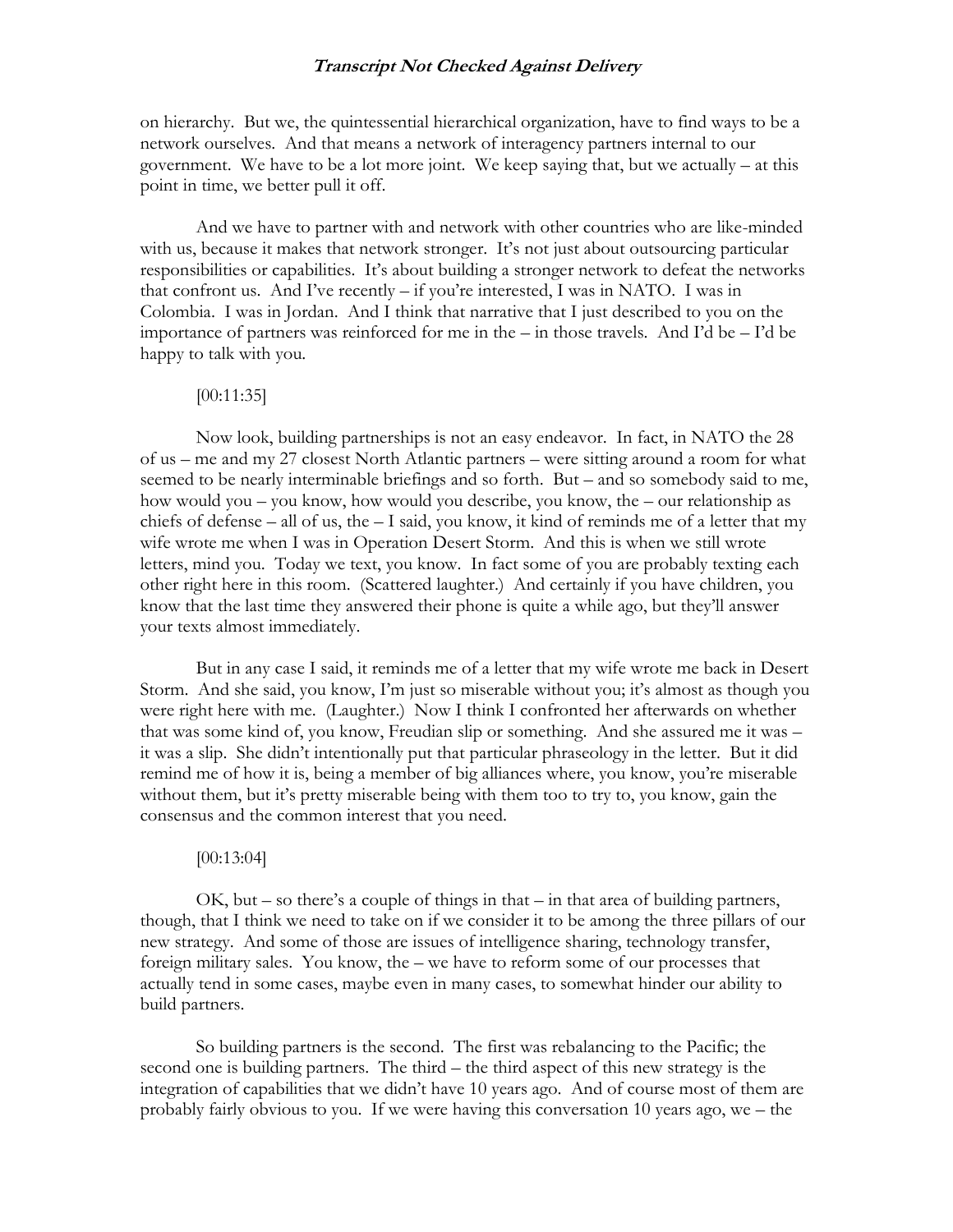acronym ISR would have been somewhat elusive to all but the – but the lifelong practitioner of the military art.

#### [00:14:03]

I'd venture to say that most of you in the audience there probably have heard that term ISR. The acronym itself means intelligence, surveillance and reconnaissance. It's been blended into that acronym, and it – fundamentally it means our ability to collect intelligence and information, full-motion videos, signals intelligence, remotely in ways that frankly 10 years ago would – 15 years ago certainly would have been the stuff of a science fiction novel. But we can do it today.

The second one is cyber and the domain that we call cyberspace – domain in the sense that it has its own unique requirements. It has its own unique capabilities. It has its own vulnerabilities. And it has its own opportunities. And we've learned a lot about it over the past 10 years. We must continue to learn, and we have to integrate it – we have to integrate these somewhat heretofore niche capabilities into our normal way of operating because it makes us much better but also because it makes us much smarter.

And the third one, of course, is special operating forces, which, over the past 10 years or so, have increased about four-fold in number, but I would venture to say 25-fold in capability. And so these three in particular – but not uniquely those, there are others – capabilities that have, as I said, in former times been kind of additive or niche capabilities, are now increasingly becoming integrated into the traditional, conventional way of operating, and again, provide us some pretty significant opportunities for the future.

#### [00:15:45]

So in the – in the interest of completing my remarks and then getting to your questions, I would simply say to you that we've moved now from writing our new strategy to beginning to challenge ourselves on what it will take to really deliver it. And the three things I mentioned here today to you – rebalancing to the Pacific, building our partners and adapting our policies to allow us to build our partners, and then integrating these new capabilities really are the key to that – to that endeavor.

So with that, I know that you're eager to ask a few questions. I'm looking forward to – I asked Jessica to please be sure to identify those of you who have the greatest possibility of asking me easy questions and – (laughter) – there we go. That's – watch out for that guy. (Laughter.) OK, go ahead.

MS. MATHEWS: All right. Let me ask you a couple of things, to introduce yourselves, to be brief and to – if you would, this is not meant to be a press conference but a conversation, so please dive behind the headlines a bit and ask some provocative questions.

I'm going to start today in the back, right there on the aisle.

Q: Stanley Roth, the Boeing Company. I want to go back to the beginning of your remarks where you talked about the rebalancing in Asia, and ask if you could talk a little bit more about two things associated with that. One is, how does that relate to the Air Sea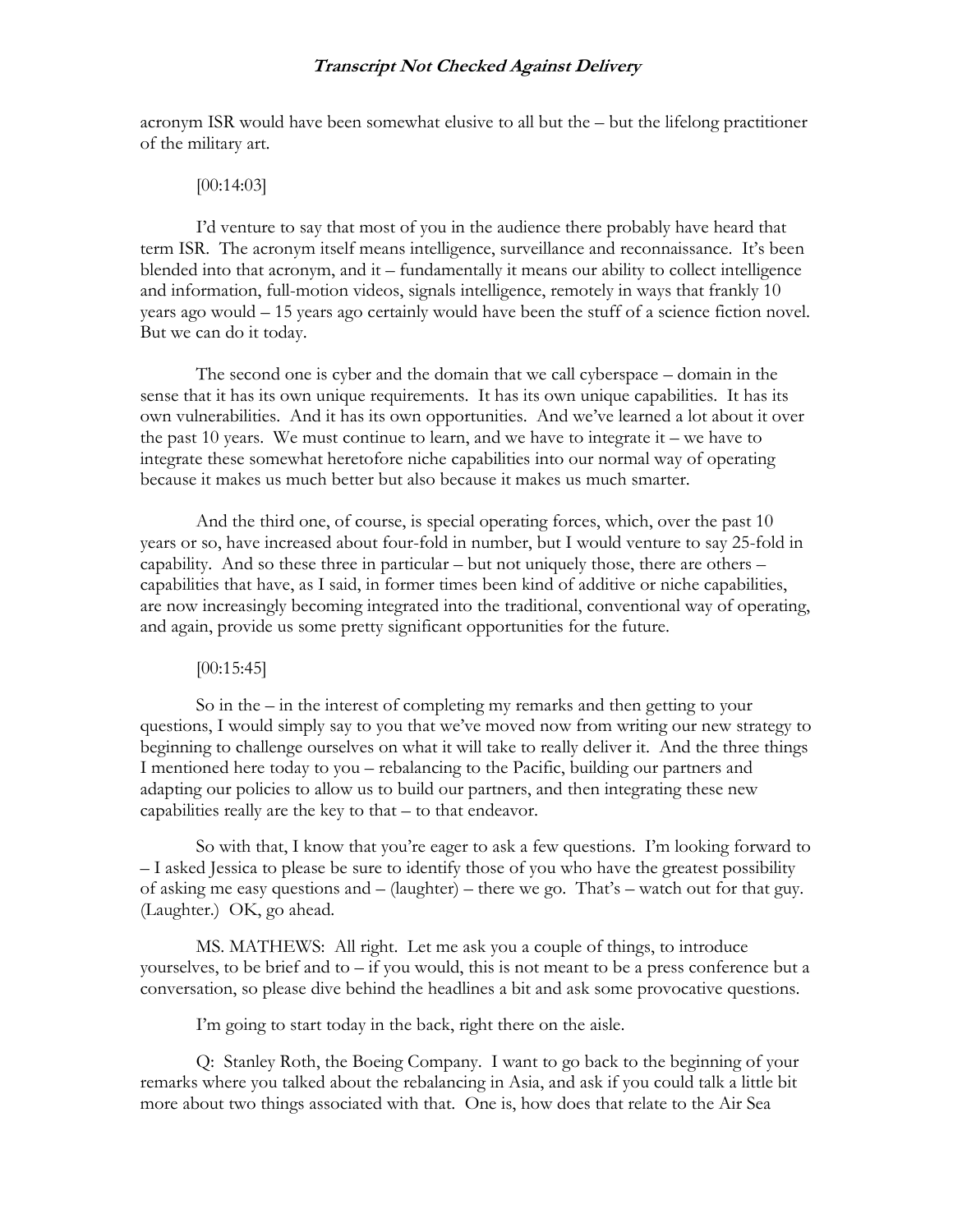Battle, the emerging doctrine, the ability to execute on this rebalancing? And second, what would sequestration do to our ability to carry that out?

GEN. DEMPSEY: Didn't you hear what Jessica just said? (Laughter.)

OK, a couple of things about our rebalancing to the – to the Pacific. Air Sea Battle. Air Sea Battle is a multi-service, not joint. It's a two-service approach to overcoming antiaccess, so not unique to the Pacific incidentally. It's unique to, if anything, increasing capability – this goes back to the proliferation of technology to a wide audience of potential adversaries who can take our particular advantages and cause us to have to stand off because of anti-access technologies, whether it's jammers, whether it's long-range precision munitions. It's a whole suite of technological capabilities.

#### [00:18:16]

Air-Sea Battle is obviously the Air Force's and the – and the Navy's approach to overcoming anti-access. But it sits nested under something that I actually own, if you will, which is the Joint Operational Access Concept. So the chairman, in collaboration with combatant commanders, has a concept to ensure we can overcome anti-access in all domains – anti-access in the land domain.

What might prevent access in the land domain? IEDS, for example, which have become an adversary's asymmetric way of denying us access even when they're – we are far superior to them in terms of numbers and technology ability. So joint operational access is intended to ensure our freedom of movement as a military. Air-Sea Battle is the particular multi-service approach to overcoming the specific anti-access strategies in the air and maritime domain.

OK. How would sequestration – and by the way, as I said, importantly, it's not just Asia-Pacific. I mean, Iran has an anti-access strategy that we might potentially have to overcome. What will the effect of sequestration be? Let me not talk about – let me not talk about sequestration in particular. Let me talk about budgetary issues in general, because one of the – one of the things that I've tried to articulate, somewhat successfully, somewhat unsuccessfully. And you know, you may decide I've moved it a bit here in one direction or the other today. Even if we didn't have any budget limitations, reductions, constraints, whatever adjective you choose, we would really need to change based on what we've learned over the last 10 years of war and where we see security – the security environment going in the future.

#### [00:20:16]

So we've tried to jump out  $-1$  say we, the joint chiefs and the combatant commanders in collaboration – we've tried to jump out to 2020 and decide what that threat environment would look like, then to determine what capabilities we would need to address it and then look backwards at ourselves sitting in 2012, getting ready to submit a budget that goes from '13 to '17, knowing we would have four opportunities over the next four years to build this force for 2020 against a strategy that we conceived back in the fall. And (20)13- (20)17 submission was just really the first step in what will be four steps, because we'll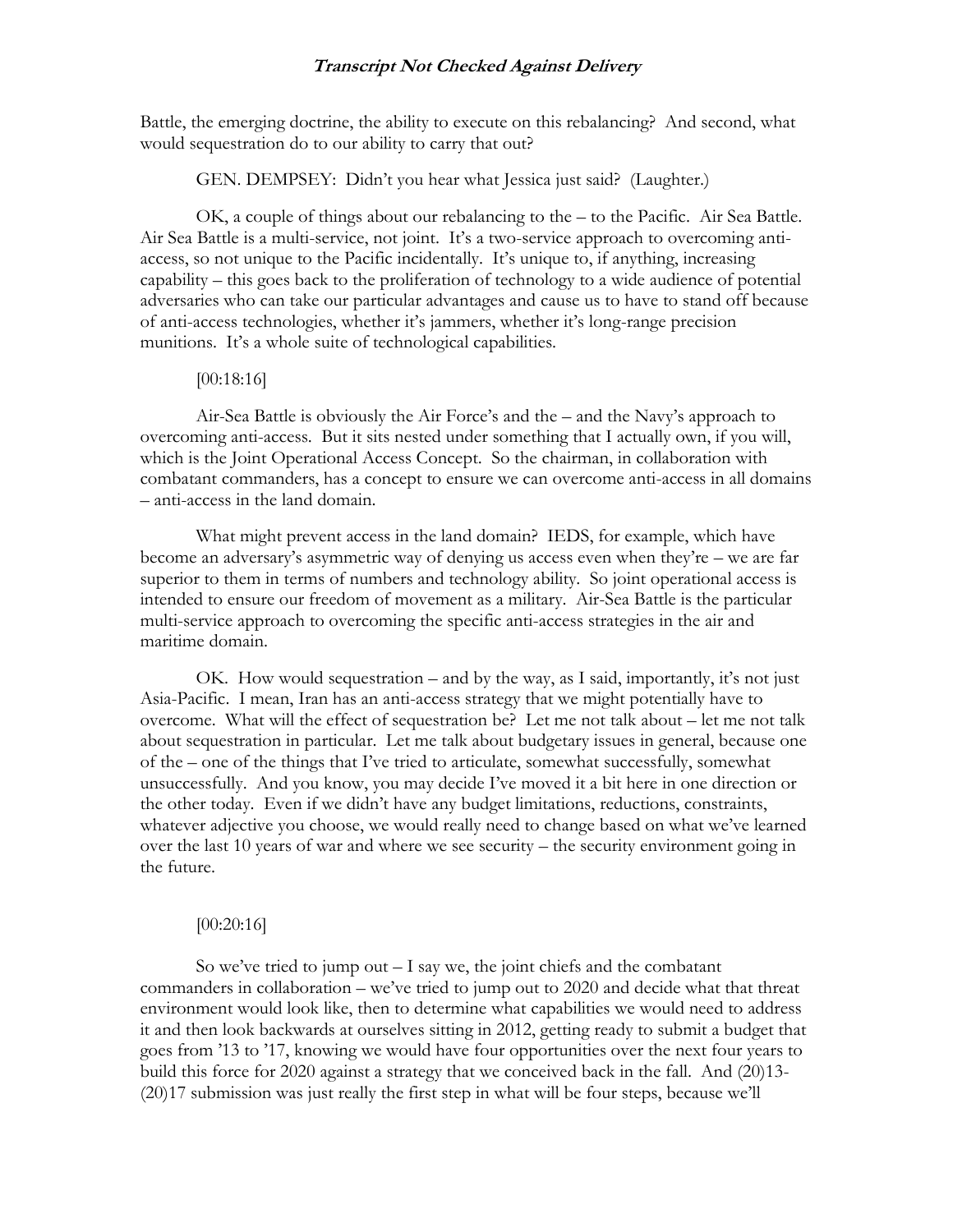submit the POMs, the program operating memorandums, for (20)13-(20)17, (20)14-(20)18,  $(20)15-(20)19$ ,  $(20)16-(20)20$ . So if we – if we don't do it the way I just described, we will be doing this on an annual basis with no framework or really no idea of where we want to be in 2020 and we'll just back ourselves into 2020.

Now I said I'm not going to talk about sequestration, but I have to mention sequestration in the context of the question. So as I stand here today before you, we submitted our budget in February. It's in markup right now in the Congress of the United States. I don't know what it's going to come back looking like. It's a pretty delicately balanced instrument. That is to say, we tried to balance the reductions and build the best possible force we could against a strategy that we'd articulated. It'll come back. It won't be exactly as we submitted. It never is. And then we'll make some adjustments.

#### [00:21:57]

But to that complexity – that's pretty complex work that we're not finished yet with FY '13's budget. Sequestration comes potentially on the heels of that. And I don't know if you're familiar with the first rule of wing-walking. I'm not this – as old as I'm about to sound. I look it, but I'm not as old as I'm about to sound. (Laughter.) Wing-walking back in the early part of the 20<sup>th</sup> century, you may recall, was sport or carnival stuff. But the first rule of wing-walking – this is walking on the wings of biplanes – the first rule of wingwalking was never let go with both hands at the same time – (laughter) – for pretty obvious reasons.

So when people ask me, are you working on sequestration? The answer is no, not yet. I don't have a – I have a grip on what I think '13 is going to look like, but it's not done yet. And were I to now do this and come up short,  $\Gamma m - \Gamma$ ll get thrown off the wings. So in the spirit of my Air Force brothers, I'm following the first rule of wing-walking, and we haven't done anything with it at this point.

MS. MATHEWS: OK. Right here. We'll take two right here, OK? Oh, my. Everybody's got to be very brief, because there are a hundred questions in the room.

#### [00:23:13]

Q: Hi. My name is Anne Rutherford (sp), and I'm just a mom from Severna Park. I was wondering – we have a lot of people who say that the Pakistani ISI was well-aware of Osama bin Laden's –

### GEN. DEMPSEY: Mmm hmm.

Q: -- presence there. And how do you address working with them as a partner and also how that would lead into the green-on-blue attacks in Afghanistan and all the undercurrent of that – (inaudible) –

GEN. DEMPSEY: Yeah. There's a – there's a lot of threads in – that come together to form that question. The question of our relationship with Pakistan in general is one of complexity, I mean, deep complexity, also some pretty significant commitment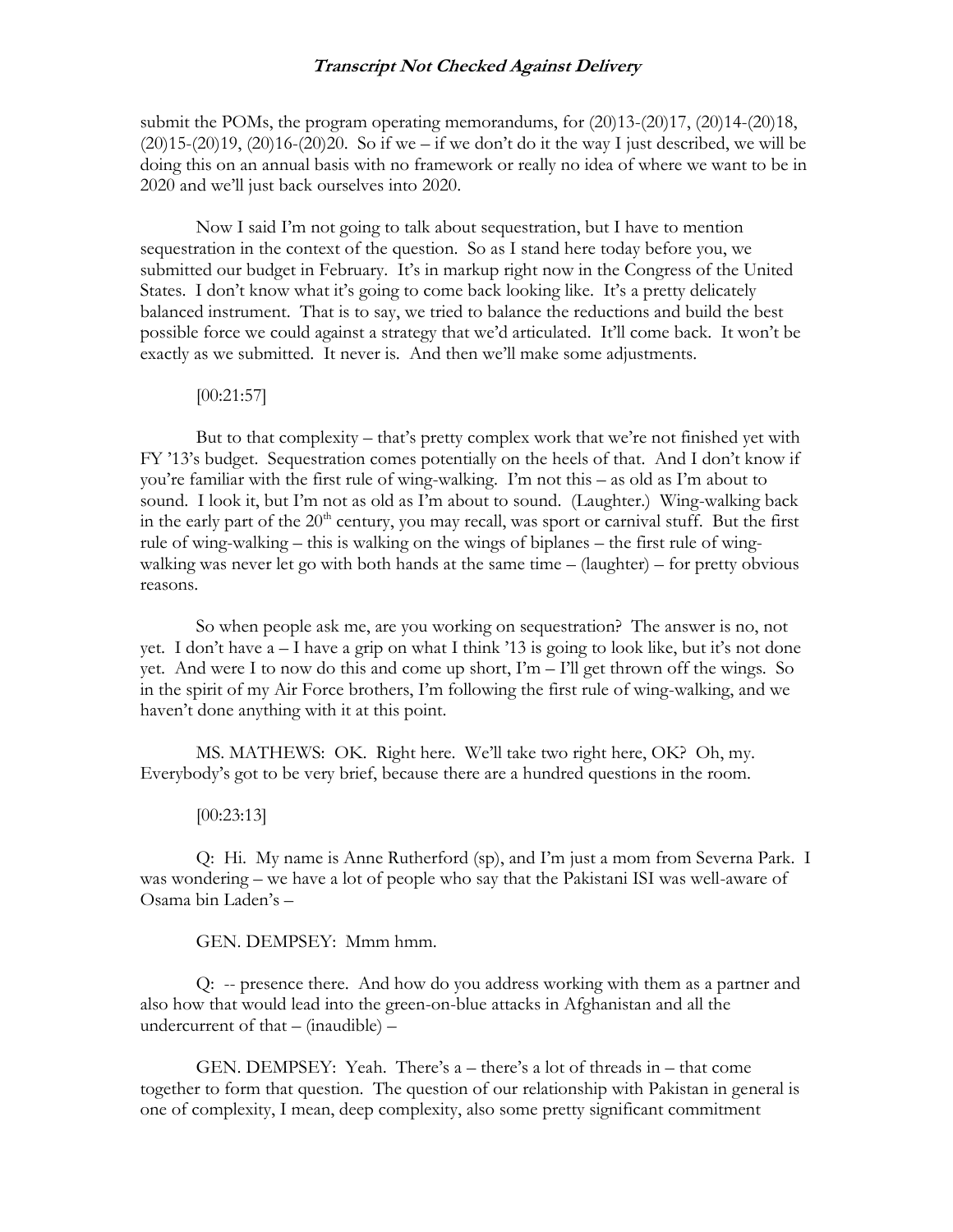military-to-military, a lot of misunderstanding and a lot of mistrust fundamentally that has – and this is not a new phenomena. It goes back, truthfully, decades.

#### [00:24:15]

For example, officers of my generation have a pretty close relationship with each other because we went to each other's schools, we've gotten to know each other over time. But there's a generation behind that, for reasons that are – that are pretty well-known, didn't come to our schools; we didn't engage with them. And so we've got these kind of generational gaps in our relationship that frankly create a lot of mistrust and misunderstanding. There – we are concerned, have been concerned, have been pretty upfront with them. I try not to – not to have the relationship play out in public but rather work it as closely as I can privately. But I do remain concerned about the safe havens that run along the eastern Afghan border, the western Pakistan border.

The green-on-blue that you're describing, for those of you that aren't exactly familiar with that phraseology, is the insider threat or the act of Afghan soldiers or policemen turning on their U.S. or coalition partners. It's related but it's not – that's not one that I can see particularly a cause and effect. The green-on-blue is if we take a hundred instances – even that issue's complex – if we took a hundred of them, probably 25 of them would be based on ideological and religious differences, maybe even affiliation with the Taliban, maybe even affiliated with the Pakistan Taliban. I mean, everyone has its own challenge. The other 75 of that hundred would be for other reasons, whether it's tribal or having been insulted or felt like they weren't respected or internal problems to that particular Afghan soldier's family, much like we sometimes see with the pressures of war on our own families.

So it's a huge challenge. And  $I$  – and I think you know that what we're – what we're working on is we're working on it from several different directions, one is counterintelligence operations inside of those formations ourselves, biometrics, education, tactics, techniques and procedures when we're with and around them that I wouldn't state publicly, but that allow us to always be protected. So it's extraordinarily complex. But the relationship with Pakistan is my most – my most complex relationship, but one to which I'm committed to trying to find increasingly common interests, certainly along the border between Pakistan and Afghanistan.

MS. MATHEWS: Marvin Kalb here, and then we'll take right here. And then we'll move to the back.

#### [00:26:57]

Q: Marvin Kalb with Brookings. General, is there today a doctrine that governs the use of American military power? I have in mind the Powell doctrine being so central to our operation during the Persian Gulf War. Is there something similar? Is there a piece of the Powell doctrine that exists today in your mind as a functioning part?

GEN. DEMPSEY: Yeah, that's a great question actually. Let me – let me describe where we are today and maybe even a glimpse of where we might need to be. So if you think about the Powell doctrine as guiding us in the early days of the '90s, you know, the –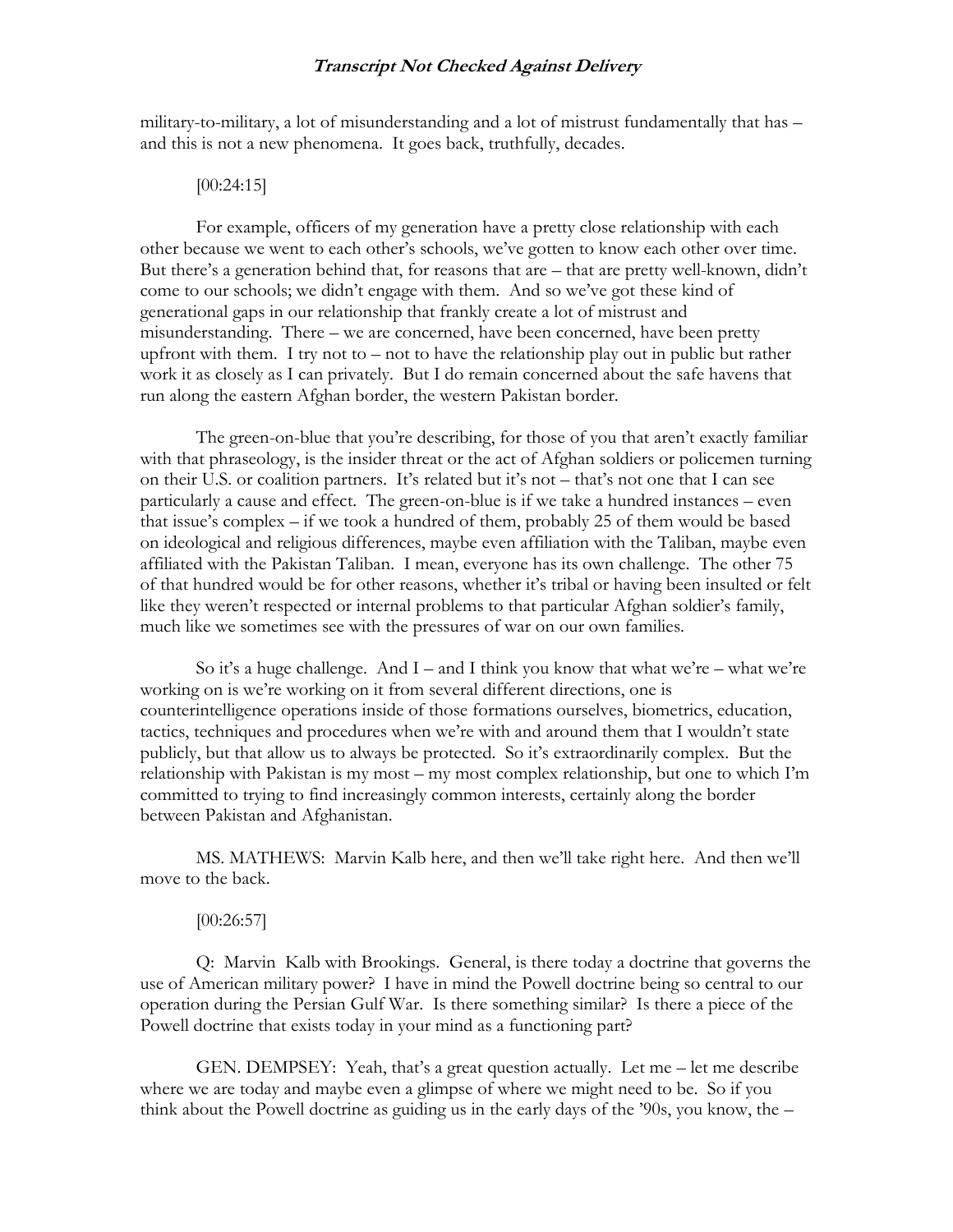roughly from Desert Storm out through the middle, which of course was, you know, clear and – clear objectives, clear end state, overwhelming force – we found that that model didn't – you know, this was about finding models that fit in each sort of phase of a – of the evolution of security challenges. And we found that model didn't fit real well toward the end of the '90s, as you recall, because the challenges that faced us – first and foremost, they weren't existential necessarily. So you couldn't galvanize the entire nation behind a particular challenge. Secondly, the definition of overwhelming force in, for example, a peacekeeping or peace enforcement mission in Bosnia was pretty hard to define. And so, you know, we – but we – we adapted into a peacekeeping – we've – after fighting against peacekeeping for some time, we conceded that the military had a role in peacekeeping and we then began to embrace it.

Along came 9/11. And as you know, famously we went from sort of the traditional template, back to the Powell doctrine, and then realized that what – that the – what confronted us in those two theaters was really a counterinsurgency. And so we dusted off counterinsurgency doctrine. It was – it was updated by the Army and the Marine Corps. And we embraced the counterinsurgency doctrine.

#### [00:29:06]

So what you've heard me talk about today now, I think, is kind of a nascent  $-$  it's  $$ inchoate might be the right word. We've got – we are just beginning to adapt from counterinsurgency as kind of our central organizing principle. And I – if I had to put a tagline on it today – it would be very premature for me to do it, but I'm going to do it – I would say that where we're headed is something that I might describe as a global networked approach to warfare – a global networked approach. And it gets back to my point about taking these capabilities we haven't had before, integrating them – really integrating them into our conventional capabilities, partnering differently – in a very – with a very different goal and with very different processes to support it and allowing ourselves to confront these networked, decentralized foes with something other than huge formations of soldiers, sailors, airmen or Marines.

# [00:30:13]

So there's  $-1$ 'm trying to  $-1$  have  $-1$ 'm not there yet. I admitted it up front, this is kind of a inchoate idea. But I do think that we – what we're looking for in the future is to take that counterinsurgency strategy, which is very static, very manpower-intensive, and see what we can do with smaller organizations but that are networked globally and with partners in order to confront these challenges that might range from terrorism, because it's still out there, to piracy, to transnational organized crime. But again, this is a – this is a work in progress. But I've thought about it a lot.

MS. MATHEWS: That's great. Let – General, are you comfortable if I do two or three at once and then you can kind of pick or would you rather – would rather –

GEN. DEMPSEY: Yeah, then I'll pick whichever one I really want to answer. That'd be great. (Laughter.) (Inaudible.)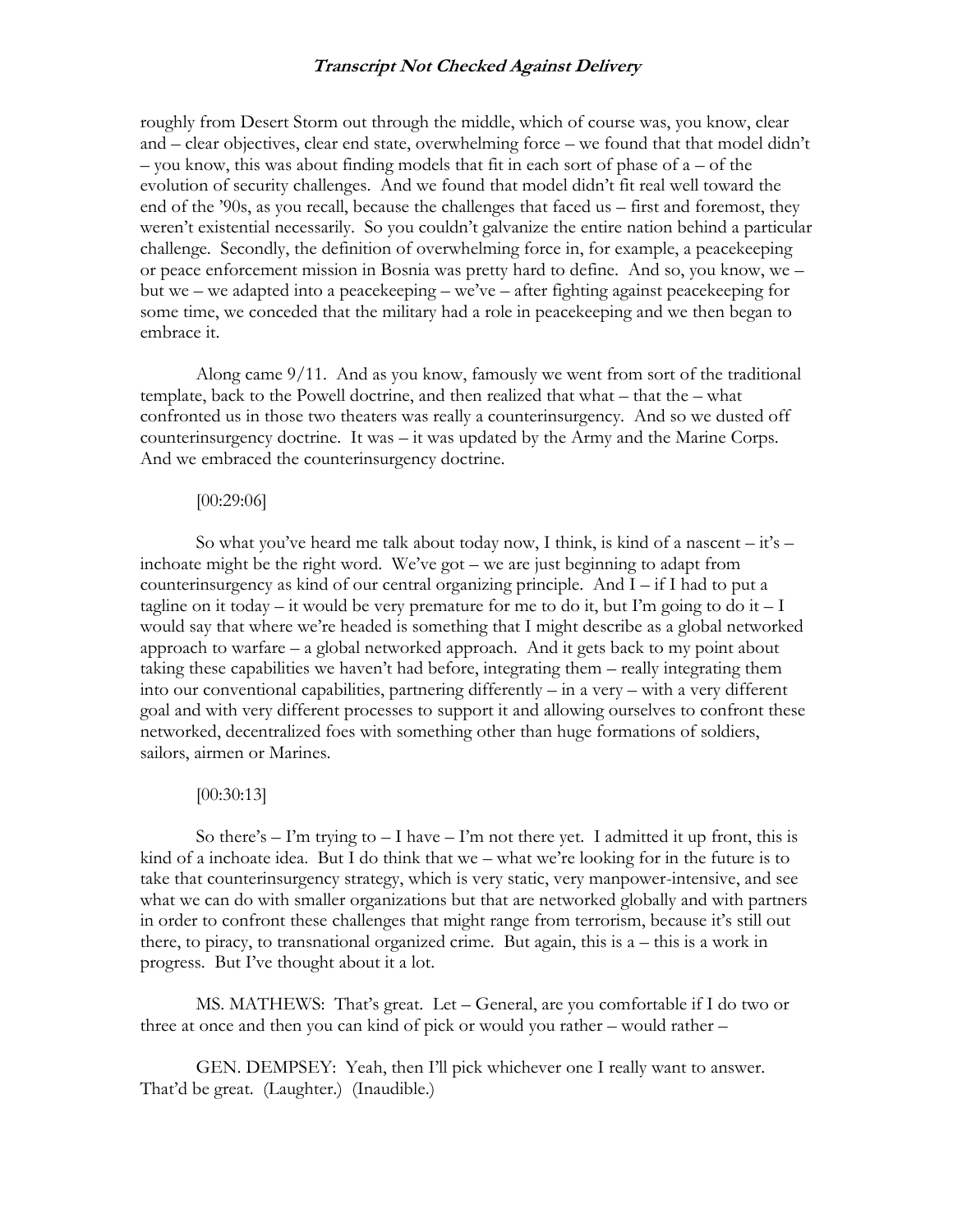MS. MATHEWS: There's so many questions. We'll start right here and then I'll go to the back.

[00:31:06]

Q: OK. My name is Mark Botsford from Botsford Global. I wanted to pick up on what you just talked about, about partners and networking and how you – if you could explain to us your feeling about working with partners that – in networks that have a problem with rule of law and institutions, you know, having – you know, making institutions stronger and the – and the traditional relationships between the military and local law enforcement –

GEN. DEMPSEY: Mmm hmm.

 $Q: -a$  and how that  $-bow - (inaudible) - at all interpolays, you know, within the$ partnership strategy.

GEN. DEMPSEY: Yeah. For – among the lessons of the last 10 years of war, prominent among those lessons is that when we engage in counterinsurgency in particular – not uniquely, but in particular – it's not enough just to address the military instrument of power. I mean, we talked about this whole of government, which, by the way, over time actually began to take some shape. You know, in the beginning of, let's say, 2003, '04, '05 in Iraq, I'd say whole of government was kind of a line on a PowerPoint slide. But over time, it actually began to deliver.

[00:32:17]

I'll give you one vignette to – personal vignette to highlight this. In 2003, I became the first commander of Multinational Division-Baghdad, and there was no security force for reasons that we all know. And we won't talk about whether that was a good idea or not, but there was no security force. And so we were the security. It became very clear to us – that is to say, those who wear this – the uniform of soldiers and Marines, notably – that we had to find a way to get some local security forces on the street. So I began with my subordinate commanders to build a – almost a paramilitary army, but armies-like force. I cannot remember the acronym we called it. It became sort of the father of the Afghan army. But it was local. It was – you know, we trained them for a very minimal amount of time. And the idea was to get a face, if you will – that was the phrase – get a face on security that was an Iraqi face.

Concurrently, the Department of State began to try to build back up the police forces in Baghdad. And the  $-$  just to show you the depth of the disconnects, so I was  $-$  I was training this group of let's call them national guardsmen really is what they were  $-1$ mean, that's what we called them now that I remember, the Iraqi national guard. I was training them to actually operate in a counterinsurgency environment against an enemy that was very well-armed, by the way, even by then.

By October of '03, the enemy began to manifest itself, the insurgency. And they were good. I mean, they were armed and equipped and organized. But the police that we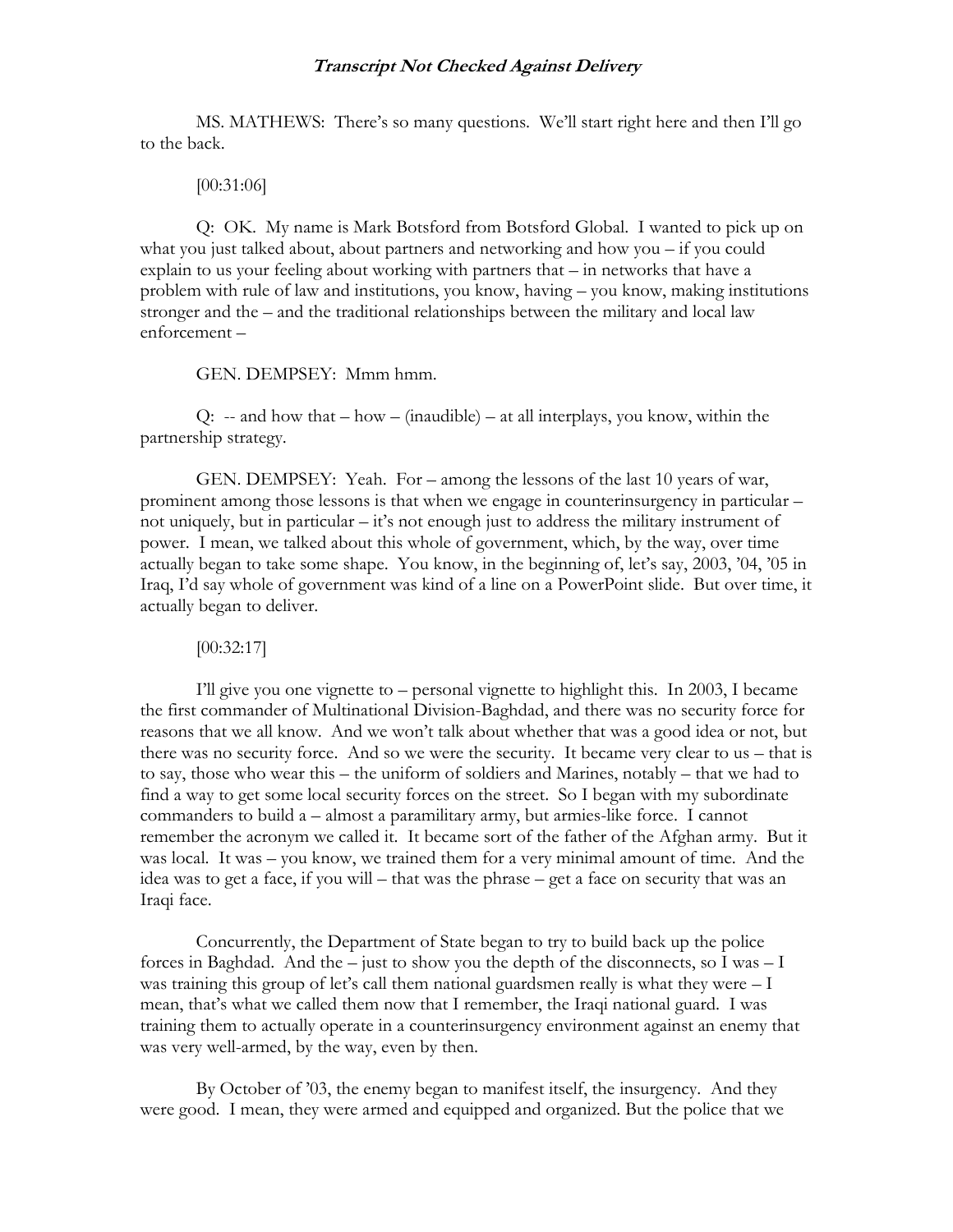were building were being in trained in – you know, in investigations and in traffic tickets, you know, traffic circles. I'm not making that up. And I'm not denigrating it. It was an instinct. We were mirror-imaging our own experience. And the police were getting clobbered. I mean, their police stations were being run over. They were being killed by the dozens.

And so it took us a bit of time to come together – Department of State, Department of Defense – and decide how we would work collaboratively on building up both the army and the police. And it – and we conceded that for a time these police are going to have to have a capability that you wouldn't have to have were you sitting here in Washington, D.C. Over time this whole-of-government collaboration began to – began to bear fruit.

### [00:34:42]

–

But to your other point about the complexity of this, you know, issues of rule of law

and I'll add corruption – are extraordinarily difficult to overcome, because it's very difficult for us to even see it, and then let alone having seen it, address it. And as you know, just two years ago we had to stand up an anti-corruption task force in Afghanistan because we realized that the very mission was being placed at risk because of corruption.

So I wouldn't suggest to you that we have turned the corner on fully understanding, first of all, how to address that as a whole of government, secondly what the military's role is. But I will say we've come a long way since '03. And I think that as we go forward as a learning organization, we have to keep plugging away at it.

But we've – by the way, though, the end of this story is that we've – we're closer as  $a(n)$  interagency – as various agencies – we are a network. We are a network. But what  $I$ what we're all challenging ourselves now is how much better do we need to be to confront the challenges that are coming? We know how to confront the ones we just passed by; but there's new ones ahead.

MS. MATHEWS: All right. Let's go to the back. All right, go ahead, Amber (sp).

[00:36:00]

Q: Hi there. Good afternoon. My name is John Glenn. I'm with U.S. Global Leadership Coalition. And thank you so much for your thoughtfulness. My question follows directly on there. I'd love to talk to you a little bit more about the experiences we've had over the past 10 years in working in the interagency; but ask you about development.

In particular, many military voices for the past bunch of years have said there won't be a military solution. It would ultimately have to be one that'll be built on the ground with economic development; but that not be a military mission. Can you talk to us more about these experiences that we've gained about how to work across the three Ds of diplomacy, development and defense?

GEN. DEMPSEY: Yeah, I'll try. But I mean, this is one where  $-$  you know  $-$  you know, I actually – I'm going to digress, but I'll circle back on you. When I go speak to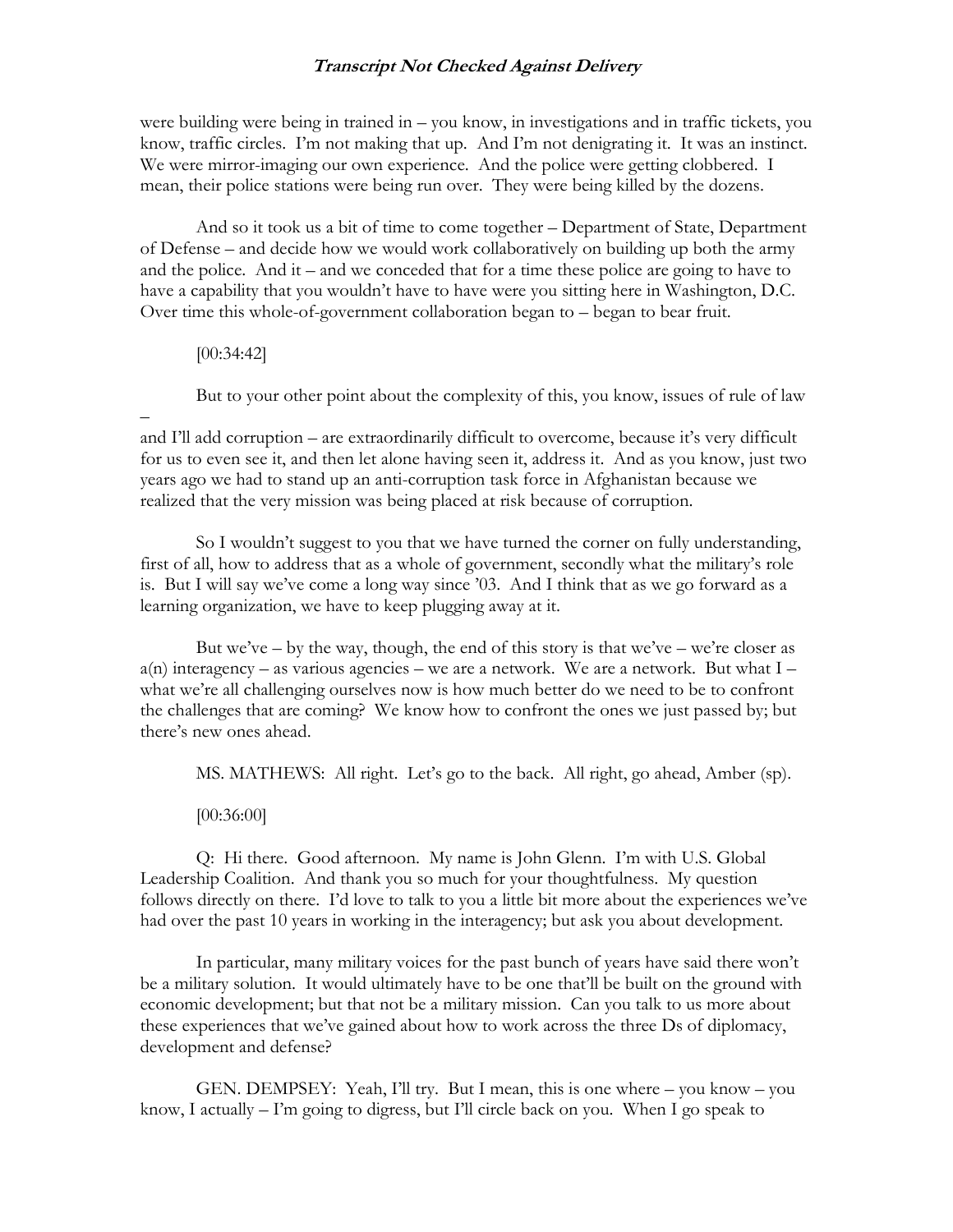groups of young colonels who are about to become general officers, and often I'm invited – or admirals – I'm often invited also to speak to rising groups of senior executive civilians. And I always get the question, you know, what's most important?

#### [00:37:02]

And my answer might surprise you; it's  $-$  it often surprises them. I tell them: It's relationships. I say that because to this gentleman's question about how did we make progress on these issues in Iraq and Afghanistan; we – fundamentally, we made progress as we started to build relationships with each other. And that took a couple of years, by the way.

And now – but if it was a captain standing up here  $-1$  mean, I probably  $-1$  think the first person I ever met in the State Department; I was probably a lieutenant-colonel with 22 years in the service. I'm not making that up. I mean, we had no reason – (laughter) – we had no reason to interact with each other in – back in those days, really – at least at the lieutenant-colonel level. I mean, as you got more senior, probably so.

Today, you can't find a lieutenant that hasn't been partnered with somebody from USAID or the Department of State or Justice of any number of other agencies of government. So that – you know, that – the question I actually ask myself now is now in the world will we maintain that relationship and those personal connections as the conflicts dissipate and we all go back to our cubicles, because that's going to happen.

You know, all of my soldiers are going to go back to Fort Hood and Fort Bragg and Fort Lewis, and all the State Department folks are going to go back to Foggy Bottom and never the twain shall meet, unless we do something about it. And I think – as a leader development issue, I think we owe it ourselves and our nation to do something about that.

[00:38:29]

MS. MATHEWS: We have a question over here – (inaudible) –

GEN. DEMPSEY: Oh, I – OK. I didn't answer the second part, but I think that's probably the start of it. Yes, sir?

MS. MATHEWS: You've been a very eager questioner.

Q: Yes, sir. I'm Liliana Rodriguez (sp), a former NDU student, sir. When you speak about building partnership(s) and networks, are you including international intelligence sharing? Because sometimes it's very difficult to match transparency and secrecy.

GEN. DEMPSEY: I'm actually speaking specifically about how do we share intelligence – (laughter) – no, I am. I mean, we do decent at that – not perfect, but we do it pretty well. Actually – we actually do it very well. Much better than we did, again, back – when I remember intelligence sharing, even internal to our own government in the '90s, compared to what we do today, it's just phenomenal.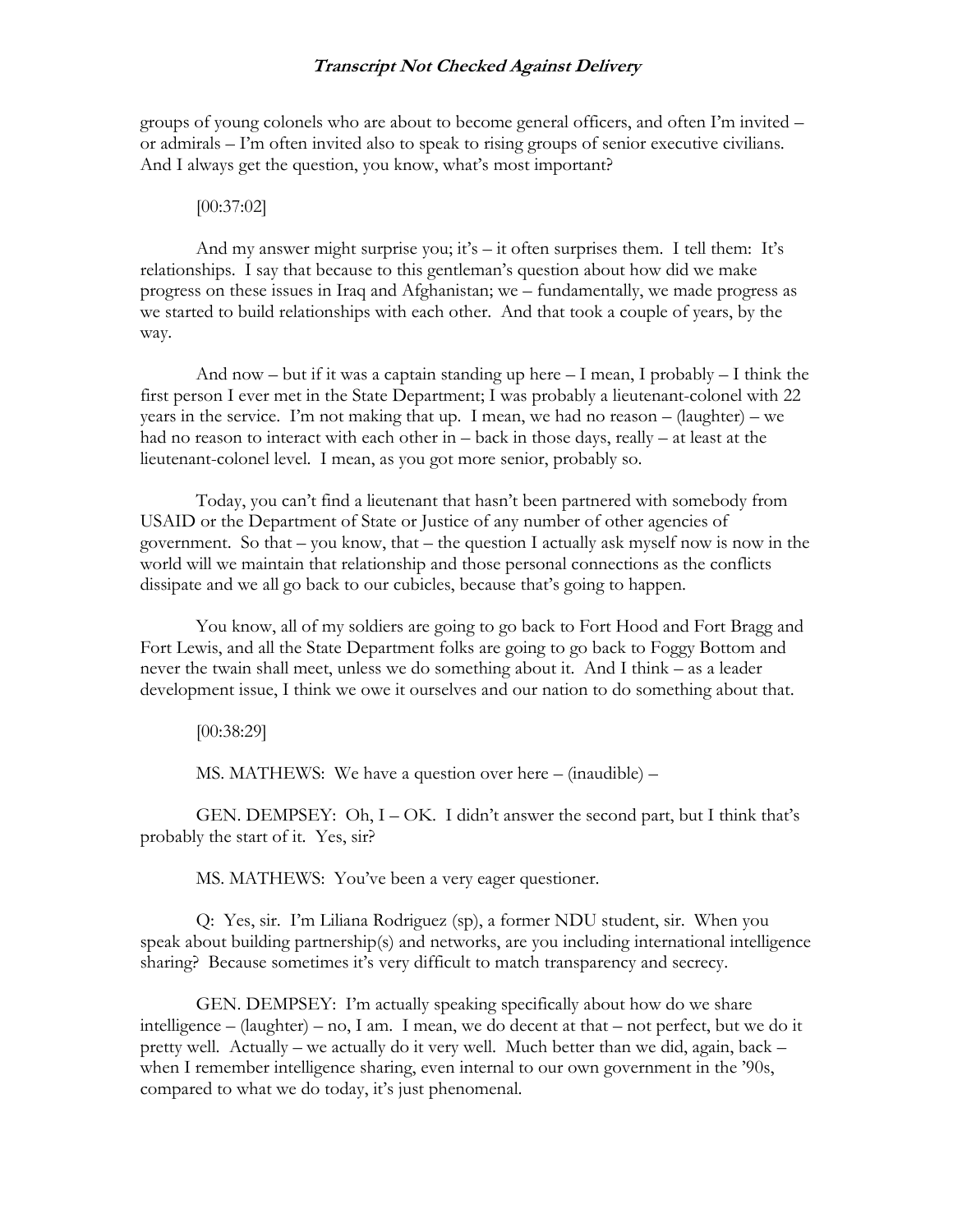So I was actually speaking specifically about the requirement to take a look at our intel-sharing parameters with our partners, technology transfer, foreign military sales processes – all of those right now are – I mean, I – look, I'm not saying anything I haven't said to those who own the processes. They're really Cold War processes that have not yet adapted themselves to what we really need to be doing today. And in order to deliver the strategy that we've all agreed is the right strategy for the country, we've got to get after those processes.

MS. MATHEWS: Right here. Right behind – wait for the – yeah.

Q: Oh, the mic. Jacques Roumani, Middle East specialist. I think you mentioned Iran in passing. And last week your Israeli counterpart, Benny Gantz, the chief of staff, mentioned that there has been increased preparedness by Israel as well as the United States and other countries. Assuming you can confirm that, is this a coordinating – coordinated effort in case of a confrontation with Iran? And at what level is this coordination taking place now? Thank you.

#### [00:40:31]

GEN. DEMPSEY: Yeah. Well, I'm not sure – I'm not sure I've ever been accused of talking about Iran in passing. (Laughter.) But I can – let me confirm for you that the United States and Israel have – I can't speak to other nations who I would certainly prefer to have them speak for themselves, and I know they would rather speak for themselves. But Israel and I – Benny Gantz and I and Israel and the United States have been closely collaborating on any number of fronts, especially – especially in the area of intel sharing, so that we can come to a common understanding of the threat and of the likely timelines that we might have to confront.

And, you know, I probably met with Benny more than any other of my counterparts – nearly every other month since I've been the chairman. And that'll continue because, of course, we have common interests in the defense of Israel as well as ensuring that – well, as you know, we've said we're determined to prevent Iran from becoming a nuclear weapon state. So I can assure you that we are collaborating with the Israeli military on intel sharing and on our posture. I wouldn't say it rises – I will say it does not rise to the level of joint military planning, but we're closely collaborating.

#### [00:41:54]

MS. MATHEWS: Oh my. I'm – right to back there – right there, yeah.

Q: Good afternoon, General. Larry Shaughnessy, from CNN. In the past few weeks you've seen North Korea attempt to launch a rocket, we've seen the new leader give a long speech – longer than any of his – any speech his father gave, and we've seen a rather large military parade. I was wondering, with that sudden rush of information coming out of North Korea, if you have a better understanding of where this new leadership may go? And if you could share anything with us about what you understand.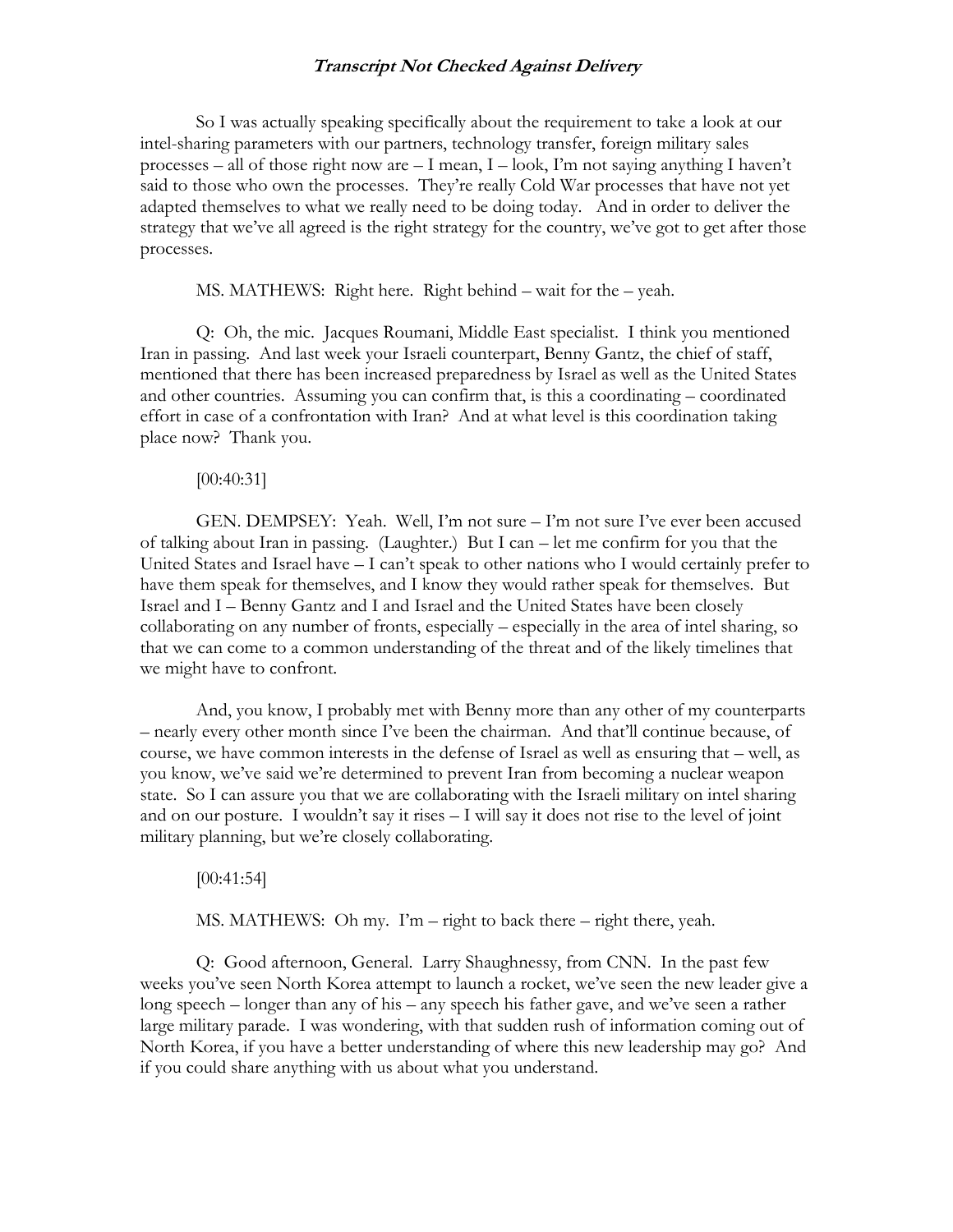GEN. DEMPSEY: Yeah, I would describe – I would say that what's been interesting is that he is clearly a different person than his father. And that's just not – I don't – that's not just the function of his age. I think he has a different view of his role in the – in the public. Not only is it the speech he gave, but he's been – he's more – much more traveled than his father was. He's traveled I think to 55 or 56 different places around the country. Now, I will say a lot of those visits have been to military installations. And you heard in his speech where he said that, you know, priorities one, two and three for him are his military. That's distressing; I mean, given he's leading a country that is starving to death.

# [00:43:14]

But the fact that he's a different leader with a – with a different persona I think is worth exploring. And my role in all this, of course, is military preparedness. And we're – back to who am I in close contact with – the other – the other chief of defense with whom I spend a great deal of time in person and on the phone is my – is my South Korean counterpart, as well as other interested chiefs of defense in the region.

So you know, I think it's probably still premature to make any determination about what leader Kim Jong-un will be, though we were all disturbed by the – by the ballistic missile launch, which came on the heels of what we thought was a positive engagement. But we maintain our military preparedness, and I know that there are others working the diplomatic side of it.

MS. MATHEWS: There's a question right there.

Q: Thank you very much. My name is Naigi Ching (sp), with Voice of America Chinese Branch; VOA. Thanks so much for your remarks, very informational. So with that appreciation in mind, I'm going to throw a softball – (laughs). My question is regarding the fourth U.S.-China Strategic and Economic Dialogue which will be held in Beijing later this week. And with that framework, a bilateral security dialogue between U.S. and China on the military front has been established. So could you please share with us the issues and specific agendas that will be discussed?

And last quest ion is, you mentioned – second question is – you just mentioned about building the partnership. I would like to get your take on the South China Sea issue, especially on the stand of – between China and Philippines, especially after the U.S. just announced the partnership with the Philippines. Thank you so much.

### [00:45:15]

GEN. DEMPSEY: Yeah. Well, first of all, I think it's probably worth mentioning where I see our future with China. I mean, we're bouncing – we're bouncing ourselves back into the Pacific. That's not a containment strategy for China. In fact, I don't know how many of you study history, but Thucydides, the Greek historian, described what he called the "Thucydides Trap," and it goes something like this: It was Athenian fear of a rising Sparta that made war inevitable.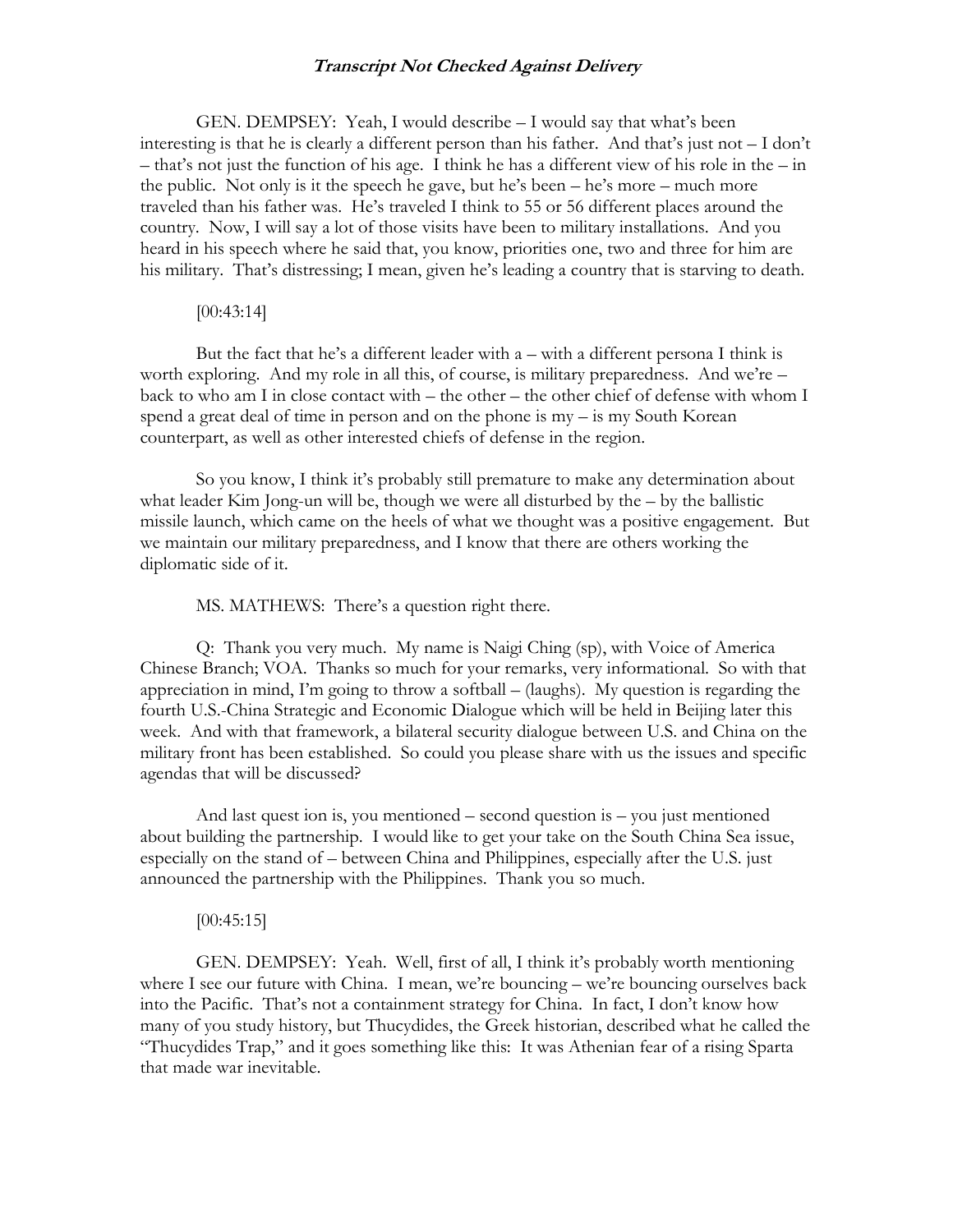Well, I think that one of my jobs as the chairman of the Joint Chiefs and as an adviser to our senior leaders is to help avoid a "Thucydides Trap." We don't want the fear of that emerging China to make war inevitable. So Thucydides – we're going to avoid "Thucydides Trap." And I think there's more opportunities than liabilities for us in the Pacific.

[00:46:06]

Of course, you've heard all of our senior leaders say we embrace a rising China. And I – I'll tell you that in terms of partnerships, we have – when I was chief of staff of the Army, I was able to meet with my PLA counterpart. And those relationships are – you know, they're slow and they're – you know, they're youthful, but they're positive. And each service has a different kind of relationship with its particular service, but that's because we're trying to work it out.

Next week – or two weeks from now, I go to Singapore, to the Shangri-La Dialogue. I'm hopeful that my Chinese counterpart will be there. And we'll talk, you know, very openly and transparently about what we're trying to do in the – in the Pacific to both build these partners and what those partnerships are intended to do. And simply stated, they're intended to ensure stability and they're also intended to assure  $- A-S-S-U-R-E-$  and they're intended to make it clear that we have some interest in navigation and commerce and access, to which we intend to live; meaning we live – we need to live up to those responsibilities that we have as an Asia-Pacific partner.

And I said Asia-Pacific, by the way, because there is the other country called India over here that is also modestly-sized and probably will be somewhat influential in the future. (Laughter.) So yeah, I don't know exactly what the – what the agenda will be at that particular conference. I can tell you what my agenda is, though.

MS. MATHEWS: All right. I think we have time for two more. So I think right – Amber (sp), right next to you.

Q: Yes. Yeah.

MS. MATHEWS: Then we'll go up here.

Q: Thank you for the discussion. And my name is Tawfik Hamid from the Potomac Institute for Policy Studies. I would like just to know your definition for the word "victory" in Afghanistan. What are the parameters of this victory and why the war has been protracted? Why the most superior power on earth is taking that long to defeat the Taliban, and what are the reasons for this and how can we deal with that?

[00:48:08]

GEN. DEMPSEY: Yeah. No, thanks for asking. I mean, I – you know, I am a student – I am a student of vocabulary; and you know, they are synonyms out there – you know; victory, win; success, you know, defeat. So let me – let me zero in on the one question you asked, though, about why is it taking so long, because that's a fair question.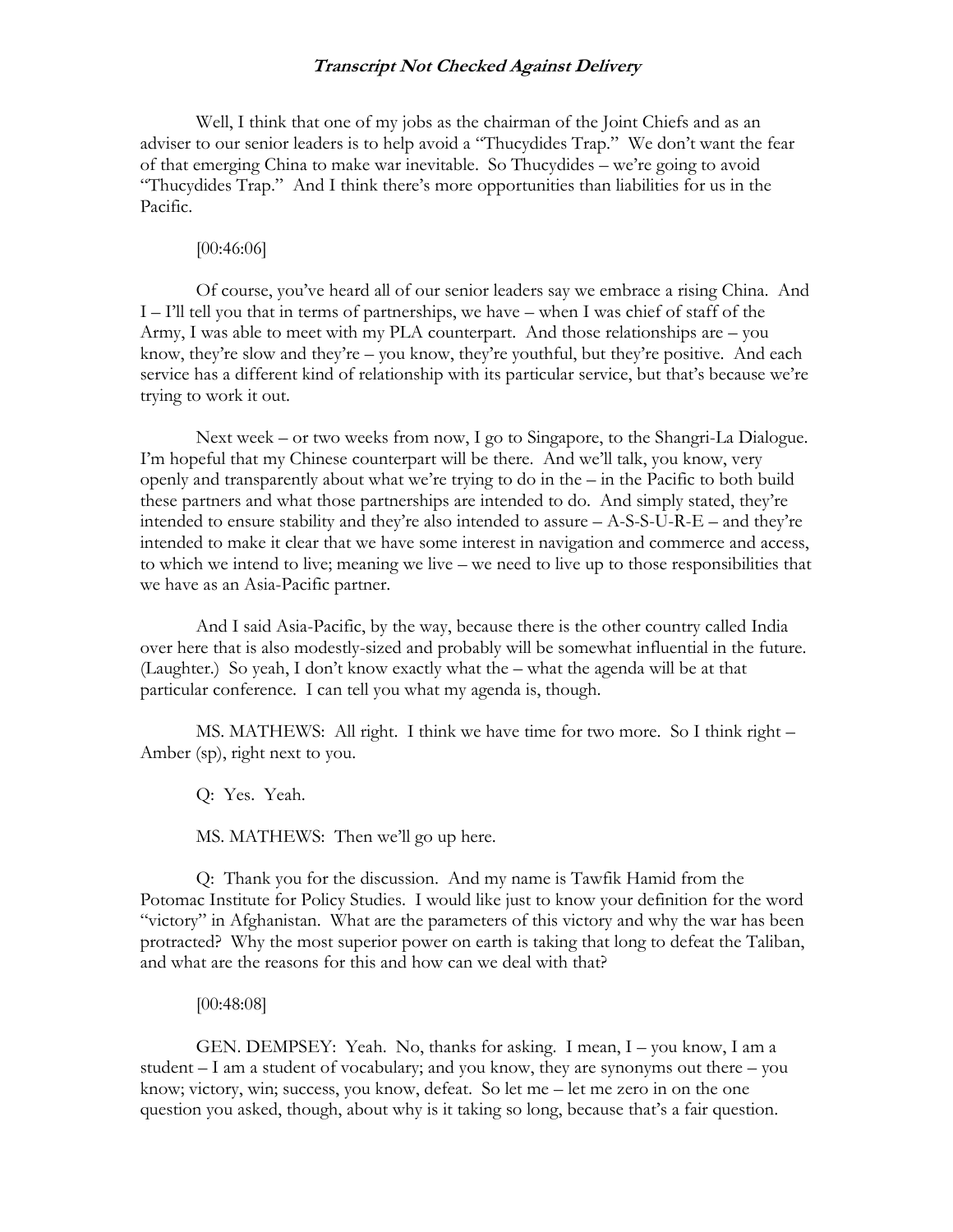I would suggest to you it's taking so long because we're trying to do it right. And I really mean that. Look, could we have started at one end of Afghanistan and fundamentally overrun it, destroyed it, created a situation where we would make it a near certainty that the Taliban couldn't come back, because there wouldn't be anything to come back to? Of course we could. But that's not who we are.

And I certainly don't think that's what Afghanistan was – would expect of us. And I happen to believe it's not what any of Afghanistan's neighbors would expect of us. So because we've tried to do it right, we've had some starts and stops. And some cases we've made more progress than others. But I'll tell you, when I say "do it right," it's about building a nation that has institutions to support it over time and that can provide for its own security. If you're asking me for my definition of victory in Afghanistan, that's the definition.

#### [00:49:30]

And I think that in terms of my responsibility to do that, it's about building the Afghan national – it's two things. It's of course creating some space by lowering violence while we build up the Afghan national security forces. And I just came back from there last week and spent a day with the Afghan commandos. And it was one of the more inspirational days in my life, because for the first time, frankly, I saw not only a formation that was capable of shooting and had the right equipment; it was – you know, the – they knew which squad they were in and which platoon and which company.

But it was more than that. They actually felt a sense of obligation to their country, not to us. We don't need them feeling an obligation to us. They need to feel an obligation to their own country. And this was, by the way, a very ethnically diverse group of young men. Now that's the special forces. And I – you know, they're a little bit ahead of everybody else because we've placed more emphasis on them. But I'll tell you that for the first time, I felt as though there was some sense of nationhood there that frankly I hadn't felt for maybe the previous eight years. But it's taken time, because the business of creating institutions where some have never existed is pretty hard slog.

[00:50:41]

MS. MATHEWS: OK, right here.

Q: Yes, sir. My question is about Syria. Recently the prime minister of Turkey mentioned something about the possibility of protecting the borders of Turkey, which is a NATO country, from incursions from – by the Syrians. Do you see any role for the United States forces to be engaged in Syria, either at protecting-a-NATO-border level or in protecting the civilians in Syria?

GEN. DEMPSEY: Well, as you know, my principal responsibility is to provide options to those political leaders, both in this country but also in NATO – we talked about this last week in NATO – who may ask what we can do. And we can do a great many things, but we can't do everything. And among the things we can't do is guarantee a political